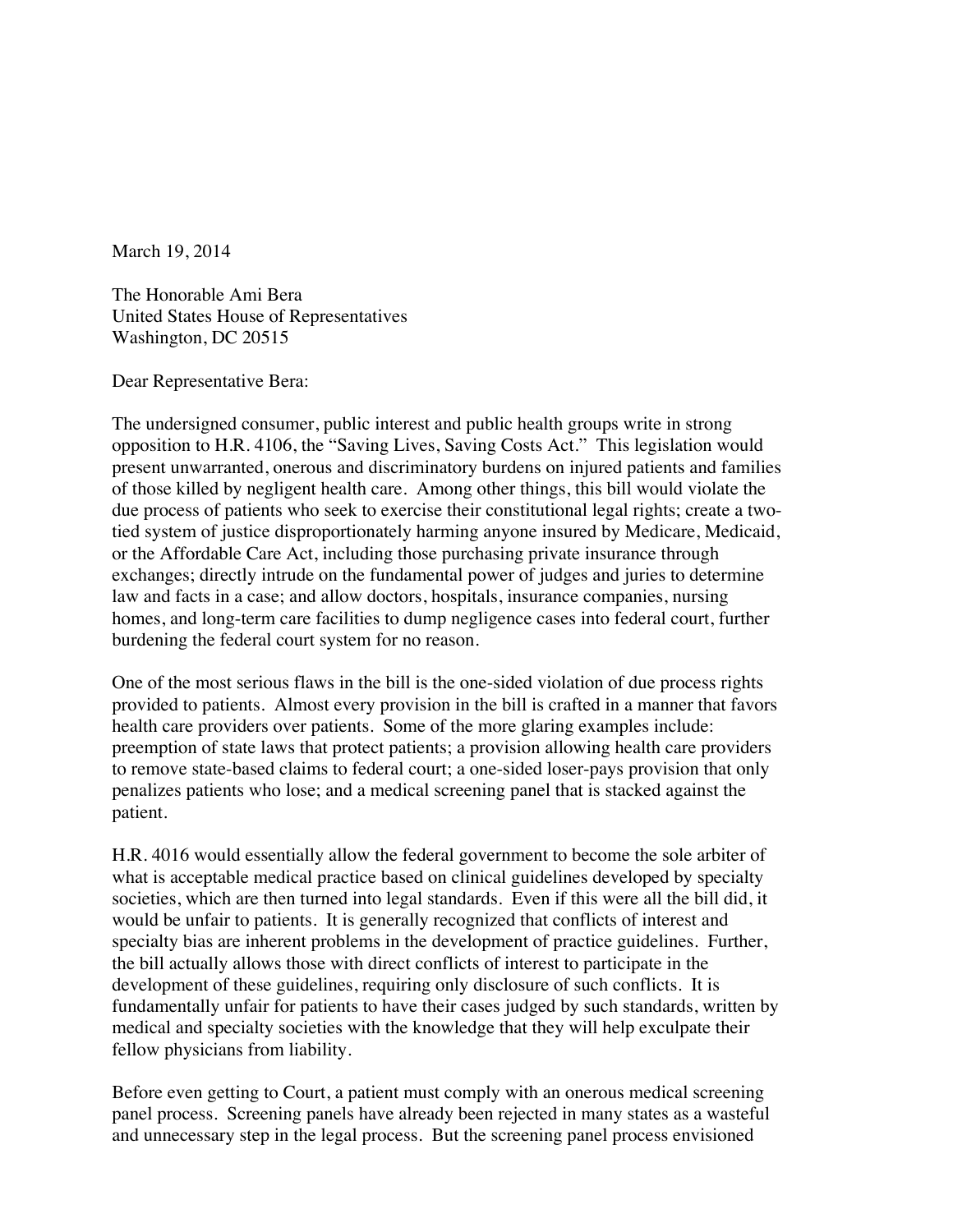here is not just a waste of resources. It would tilt the legal playing field so heavily in favor of doctors, hospitals, nursing homes and their insurers that it raises disturbing questions about fairness and due process under the U.S. Constitution's Fifth and Fourteenth Amendments as well as under state constitutional principles – not to mention the right to trial by jury under the Seventh Amendment and state constitutions.

The panel is *required* to be composed of three physicians approved by the very medical societies that wrote the legal standards (guidelines) against which their fellow physicians will be judged. There is nothing "neutral" about the decision-makers envisioned here. The bias is intentional and explicit. Moreover, the injured patient would be forced to pay half the costs of compensating the physicians who are picked for this panel. Such costs will likely be prohibitively expensive for many injured patients, especially for anyone facing economic devastation due to an inability to work and other related medical costs. It is clear that this provision alone will block legitimate cases from moving forward.

The patient is prevented from conducting any discovery during this panel process. Yet within 60 days, the panel is to decide not only liability but also whether a guideline breach led to the patient's injury. Given the substantial weight this finding is then entitled to in Court before a trial is allowed to proceed (see below), it is clear that the screening panel process is intended not to assist the Courts but rather to entirely usurp the role of judges and juries. But that's assuming the patient even gets to Court. The only way a case will be filed is if the patient is willing to risk having to reimburse a health care provider for costs and inflated, hourly legal fees should they lose (after having already financed compensation costs for half of the screening panel). Further, this "loser pays" provision applies only to the patient – not to hospitals, insurance companies, or nursing homes.

It should be noted that the "loser pays" rule is also known as "the British rule." Our founding fathers had no interest in bringing it here for a reason. It chills victims' right to file suit, which is why it has been rejected even in conservative states like Indiana.<sup>1</sup> It is safe to assume that should this bill pass, few patients will ever risk having to pay such costs, rendering their right to access the courts virtually meaningless.

What's more, if the patient loses before the screening panel and then decides to risk economic devastation and go forward in Court, the patient is further penalized by having to overcome the screening panel finding with "clear and convincing evidence" before trial even begins. Unless the patient can develop the evidence she needs and meet this exceptionally high burden, the Court is obligated under this bill to throw out the patient's case on summary judgment. Again, hospitals, nursing homes and insurance companies face no such process, no such burden, no such financial risk. In fact, even if the panel found that the standard of care were *breached*, the bill *prohibits* a Court from finding that breach constituted negligence per se or conclusive evidence of liability.

Not only is this highly discriminatory and fundamentally unfair to the patient, it constitutes an unprecedented interference with the work of judges and juries. And the

 $\overline{a}$ 

<sup>1</sup> Mary Beth Schneider, "Gov. Mike Pence-backed tort reform bill exits quietly," *Indianapolis Star*, January 31, 2013.